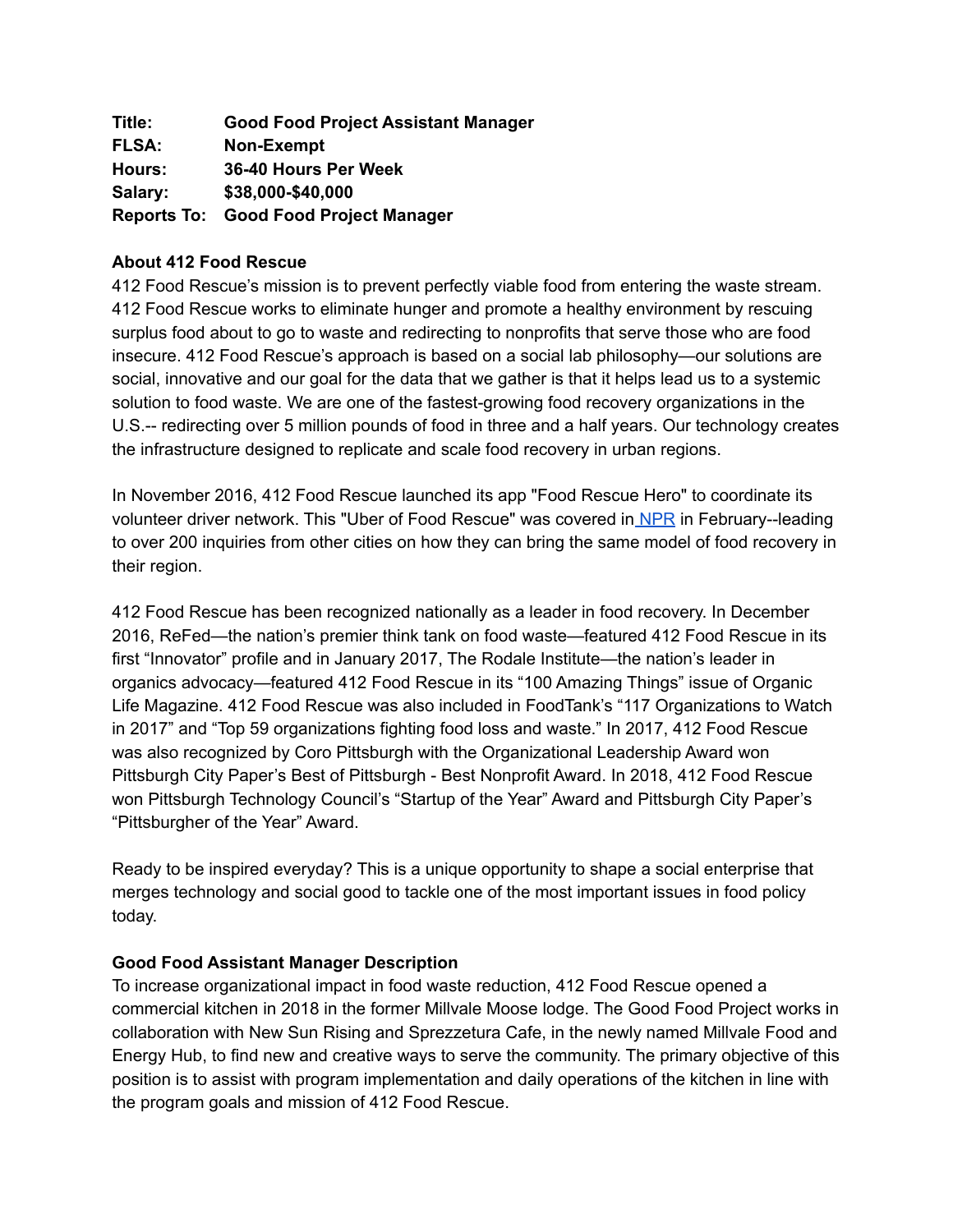# **Responsibilities**

- Directly support GFP/412FR daily operations and responsibilities at MFEH
	- Develop and execute recipes with oversight from GFP Manager
	- Maintain exemplary standards of cleanliness and food storage
	- Utilize, review, and support in development of SOPs
	- Provide culinary and Kitchen Maintenance support to GFP Manager(s)
	- Support and Facilitate data collection to be applied to quarterly reviews and revisions with GFP Manager(s)
	- Act as redundancy for all GFP programs including coverage for volunteer positions as needed
- Maintain up to date knowledge of all applicable GFP programs and goals
- Act as support in the training, oversight, and scheduling of volunteers
	- Train volunteers on task specific SOPs
- Support coordination and facilitation of GFP community events
- Maintain positive and collaborative working relationship with New Sun Rising and **Sprezzatrua**

#### **Qualifications**

- A passion for 412 Food Rescue's mission of keeping food out of the waste stream and directly tackling food insecurity through innovative programs and thinking
- **● High degree of comfort with ambiguity and fast-moving environment**
- **● High ability to be proactive, agile and flexible**
- **● High ability to both create and execute plans as well as be responsive to new opportunities that may arise**
- Strong understanding of Allegheny Co. Health Department permitting and experience writing/updating permits
- Must posses high emotional intelligence with an ability to precisely articulate needs to meet goals
- At least two years of professional kitchen experience and/or culinary training
- A passion for creativity, experimentation and enthusiasm for creating meals from rescued food
- Strong oral and written communication skills, including presentation and public speaking skills
- Highly organized with excellent time and space management skills
- Compassionate and adaptable in working with people of diverse socio-economic and ethnic backgrounds
- Ability to work alongside co-tenants and manage in the moment relationship needs with support of GFP Manager
- Experience with volunteer management, preferred
- Enthusiastic about troubleshooting and problem solving with the ability to be flexible and adaptable to unpredictable food donations